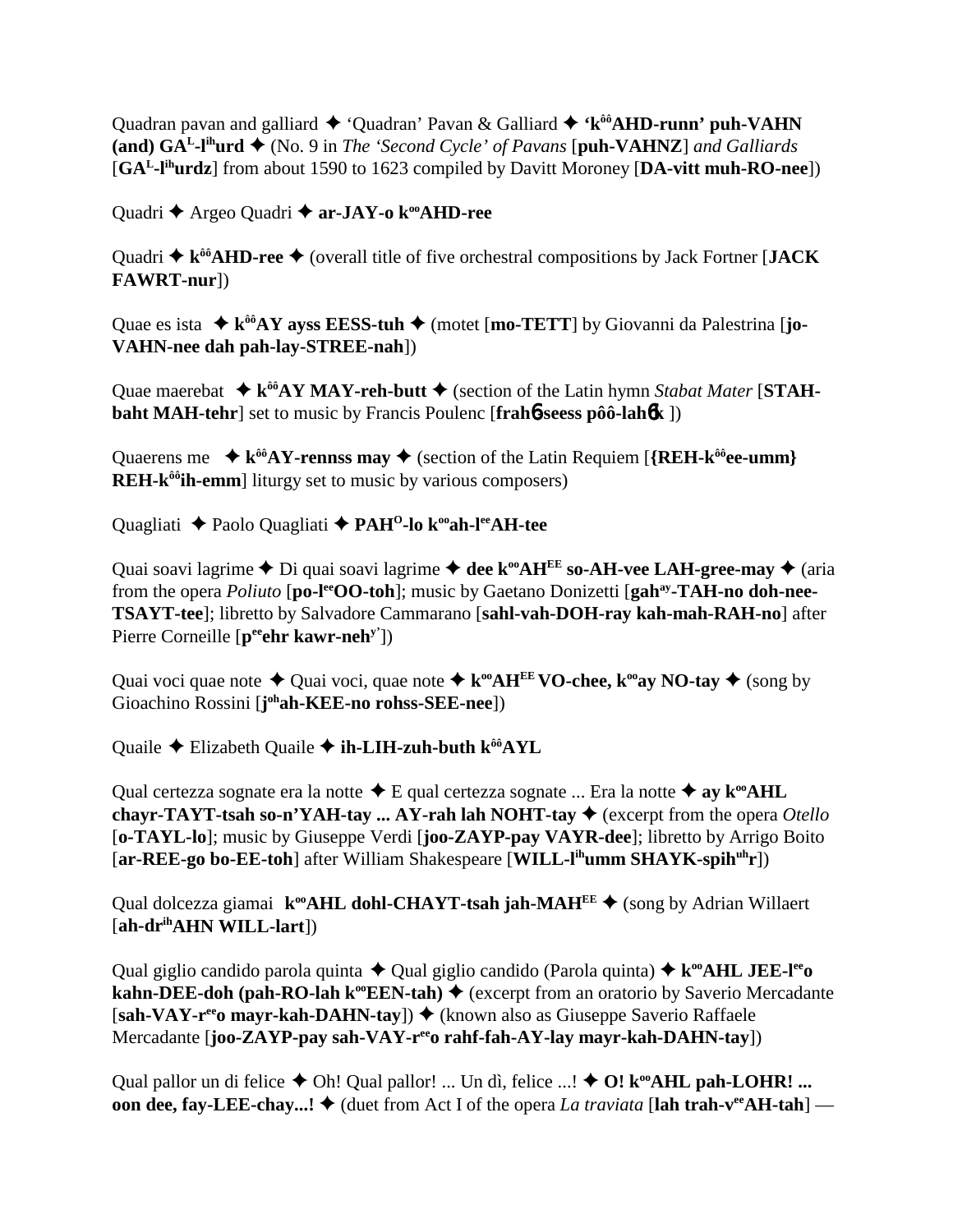*The Worldly Woman*; music by Giuseppe Verdi [**joo-ZAYP-pay VAYR-dee**]; libretto by Francesco Maria Piave [frahn-CHAY-sko mah-REE-ah per AH-vay] after Alexandre Dumas [**ah-leck-sah**6**-dr' dü-mah**])

Qual prodigio non fu sogno  $\triangle$  Qual prodigio!; Non fu sogno!  $\triangle$  k<sup>oo</sup>AHL pro-DEE-jo!; nohn **foo SO-n'yo!** (aria from the opera *I Lombardi alla prima crociata* [**ee lohm-BAR-dee ahl-lah PREE-mah cro-CHAH-tah**] — *The Lombards on the First Crusade*; music by Giuseppe Verdi [**joo-ZAYP-pay VAYR-dee**]; libretto by Temistocle Solera [**tay-MEE-stoh-klay so-LAY-rah**] after Tommaso Grossi [**tohm-MAH-zo GROHSS-see**])

Qual vita e questa mai  $\triangle$  Qual vita è questa mai  $\triangle$  k<sup>oo</sup>AHL VEE-tah ay k<sup>oo</sup>AY-stah MAH<sup>EE</sup> (excerpt from the opera *Orfeo ed Euridice* [**ohr-FAY-o ayd ayoo-ree-DEE-chay**]; music by Christoph Willibald von Gluck [**KRIH-stawf VILL-lee-bahlt fawn GLÔÔK**] and libretto by Ranieri de' Calzabigi [**rahn-YAY-ree day kahl-tsah-BEE-jee**])

Qual vive salamandra  $\triangleq$  k<sup>oo</sup>AHL VEE-vay sah-lah-MAHN-drah  $\triangleq$  (composition by Jan Pieterszoon Sweelinck [YAHN PEE-turss-zoh<sup>oh</sup>n SWAY<sup>AY</sup>-lihngk])

Qual volutta trascorrere  $\rightarrow$  Qual voluttà trascorrere  $\rightarrow$  k<sup>oo</sup>AHL vo-loot-TAH trah-skohr-RAY**ray** (trio from the opera *I Lombardi alla prima crociata* [**ee lohm-BAR-dee AHL-lah PREEmah cro-CHAH-tah**] — *The Lombards on the First Crusade*; music by Giuseppe Verdi [**joo-ZAYP-pay VAYR-dee**]; libretto by Temistocle Solera [**tay-MEE-stoh-klay so-LAY-rah**] after Tommaso Grossi [**tohm-MAH-zo GROHSS-see**])

Quale darmi fragor  $\rightarrow$  Quale d'armi fragor  $\rightarrow$  k<sup>oo</sup>AH-lay DAR-mee frah-GOR  $\rightarrow$  (duet from the opera *Il trovatore* [**eel tro-vah-TOH-ray**] — *The Troubadour*; music by Giuseppe Verdi [**joo-ZAYP-pay VAYR-dee**]; libretto by Salvadore Cammarano [**sahl-vah-DOH-ray kahm**mah-RAH-no] and Leone Emanuele Bardare [lay-O-nay ay-mah-n<sup>oo</sup>AY-lay bar-DAH-ray] after Antonio García Gutiérrez [ahn-TOH-neeo gar-THEE-ah goo-teeAYR-rehth]

Quali eccessi  $\rightarrow$  In quali eccessi  $\rightarrow$  een k<sup>oo</sup>AH-lee ay-CHAYSS-see  $\rightarrow$  (In what enormities)  $\rightarrow$ (recitative [**reh-suh-tuh-TEEV**] from the opera *Don Giovanni* [**dohn jo-VAHN-nee**]; music by Wolfgang Amadeus Mozart [**VAWLF-gahng ah-mah-DAY-ôôss MO-tsart**] and libretto by Lorenzo da Ponte [**lo-RAYN-tso dah POHN-tay**])

Quali eccessi mi tradi quellalma ingrata **→** In quali eccessi - Mi tradi quellalma ingrata → een **k<sup>∞</sup>AH-lee ay-CHAYSS-see - mee TRAH-dee k<sup>∞</sup>ayl-LAHL-mah een-GRAH-tah ◆ (In what** enormities - That ungrateful man betrayed me)  $\blacklozenge$  (recitative [**reh-suh-tuh-TEEV**] and aria from the opera *Don Giovanni* [**dohn jo-VAHN-nee**]; music by Wolfgang Amadeus Mozart [**VAWLFgahng ah-mah-DAY-ôôss MO-tsart**] and libretto by Lorenzo da Ponte [**lo-RAYN-tso dah POHN-tay**])

Quam gloriosum  $\triangleq$  **o**  $k^{00}$ **umm glo-r<sup>ih</sup>O-sôôm**  $\triangleq$  (Latin mass set to music by various composers)

Quam olim abrahae  $\triangle$  Quam olim Abrahae  $\triangle$  k<sup> $\delta\hat{\theta}$ </sup>umm **O-limm AH-bruh-hay**  $\triangle$  (section by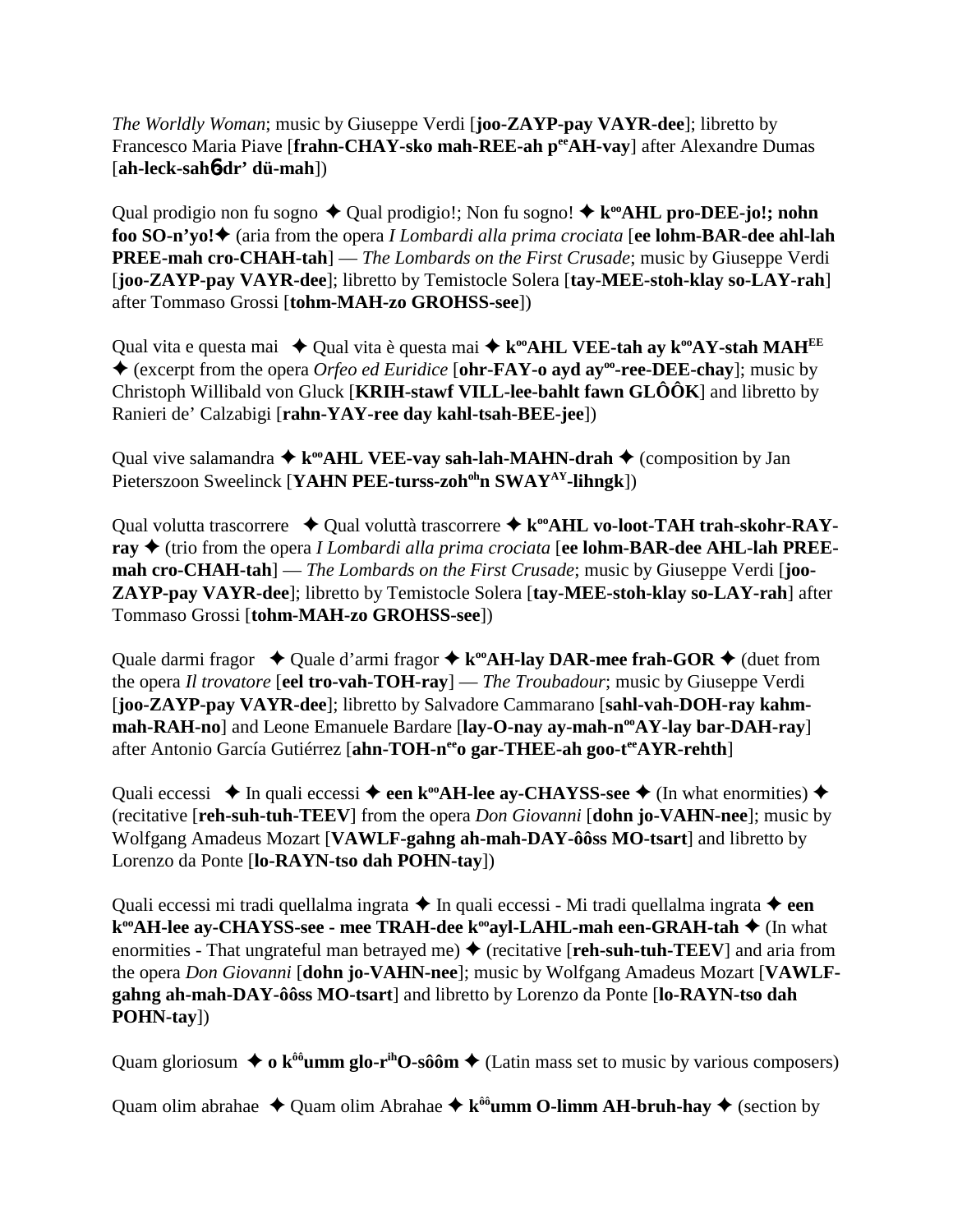Gaetano Gaspari [**gahay-TAH-no gahss-PAH-ree**] from the *Messa per Rossini* [**MAYSS-sah payr rohss-SEE-nee**] — *Mass for Rossini* — by 13 composers)

Quam pulchra es  $\triangle$  k<sup>ôô</sup>umm pôôl-KRAH ess  $\triangle$  (motet [mo-TETT] by Giovanni da Palestrina [**jo-VAHN-nee dah pah-lay-STREE-nah**])

Quam pulchri sunt  $\triangle$  k<sup>ôô</sup>umm POOL-kree SOONT  $\triangle$  (motet [mo-TETT] by Giovanni da Palestrina [**jo-VAHN-nee dah pah-lay-STREE-nah**])

Quam suavis  $\triangle$  O quam suavis  $\triangle$  O k<sup>ôô</sup>**umm** s<sup>ôô</sup>**AH-viss**  $\triangle$  (motet [**mo-TETT**] by William Byrd [**WILL-lihumm BURD**])

Quam tristis  $\triangle$  O quam tristis  $\triangle$  o k<sup> $\delta\hat{\theta}$ </sup>**umm TREE-stiss**  $\triangle$  (section of the Latin *hymn Stabat Mater* [**STAH-baht MAH-tehr**] set to music by various composers)

Quam tu pulchra es  $\triangle$  O quam tu pulchra es  $\triangle$  o  $k^{00}$ **umm too POOL-krah ess**  $\triangle$  (motet [**mo**-**TETT**] by Alessandro Grandi [**ah-layss-SAHN-dro GRAHN-dee**])

Quan  $\triangle$  Linda Quan  $\triangle$  LINN-duh k<sup>ôô</sup>AHN

Quand il neige **kah**6 **eel nehzh** (poem by Raymond Queneau [**reh-maw**6 **keh-no**] set to music by Jacques Chailley [**zhack shahee-yee**])

Quand israel hors degypte sortit Quand Israel hors d'Égypte sortit **kah**6**-deess-rah-ell awr day-jeept sawr-tee** (psalm set to music by Jan Pieterszoon Sweelinck [**YAHN PEE-tursszohohn SWAYAY-lihngk**])

Quand je dors  $\triangle$  Oh! quand je dors  $\triangle$  o! kaho zhuh dawr  $\triangle$  (Oh, in my dreams)  $\triangle$  (poem by Victor Hugo [**{VICK-tur h'YOO-go} veek-tawr ü-go**] set to music by Franz Liszt [**FRAHNZ LISST**])

Quand je fus pris au pavillon  $\triangle$  **kah<sup>6</sup> zhuh fü pree o pah-vee-vaw<sub>0</sub>**  $\triangle$  (When I Was Caught in My Lady's Tent) ◆ (poem by Charles, Duke of Orléans [sharl, (Duke of) awr-lay-ah**6**] set to music by Reynaldo Hahn [**ray-NAHL-doh HAHN**])

Quand lheure sonnera  $\triangle$  Quand l'heure sonnera  $\triangle$  **kah<sup>6</sup> lör sawn-neh-rah**  $\triangle$  (excerpt from the opera *Dinorah* [**dee-naw-rah**]; music by Giacomo Meyerbeer [**JAH-ko-mo M-ur-bayr**]; libretto by Jules Barbier [**zhül bar-beeay**] and Michel Carré [**mee-shell kar-ray**] after Carré)

Quand mon mari vient  $\triangle$  **kah<sup>6</sup> maw<sup>6</sup> mah-ree v<sup>ee</sup>ah<sup>6</sup>**  $\triangle$  (When My Husband Comes Home)  $\triangle$ (composition by Orlando de Lassus [**awr-lah**6**-doh duh lahss-sü**])

Quand tu dors pres de moi ◆ Quand tu dors près de moi ◆ kah6 tü dawr preh duh mwah ◆ (When You Sleep Next to Me)  $\blacklozenge$  (text by Francoise Sagan [frah**6**-swah sah-gah6] set to music by Georges Auric [**zhawrzh o-rick**])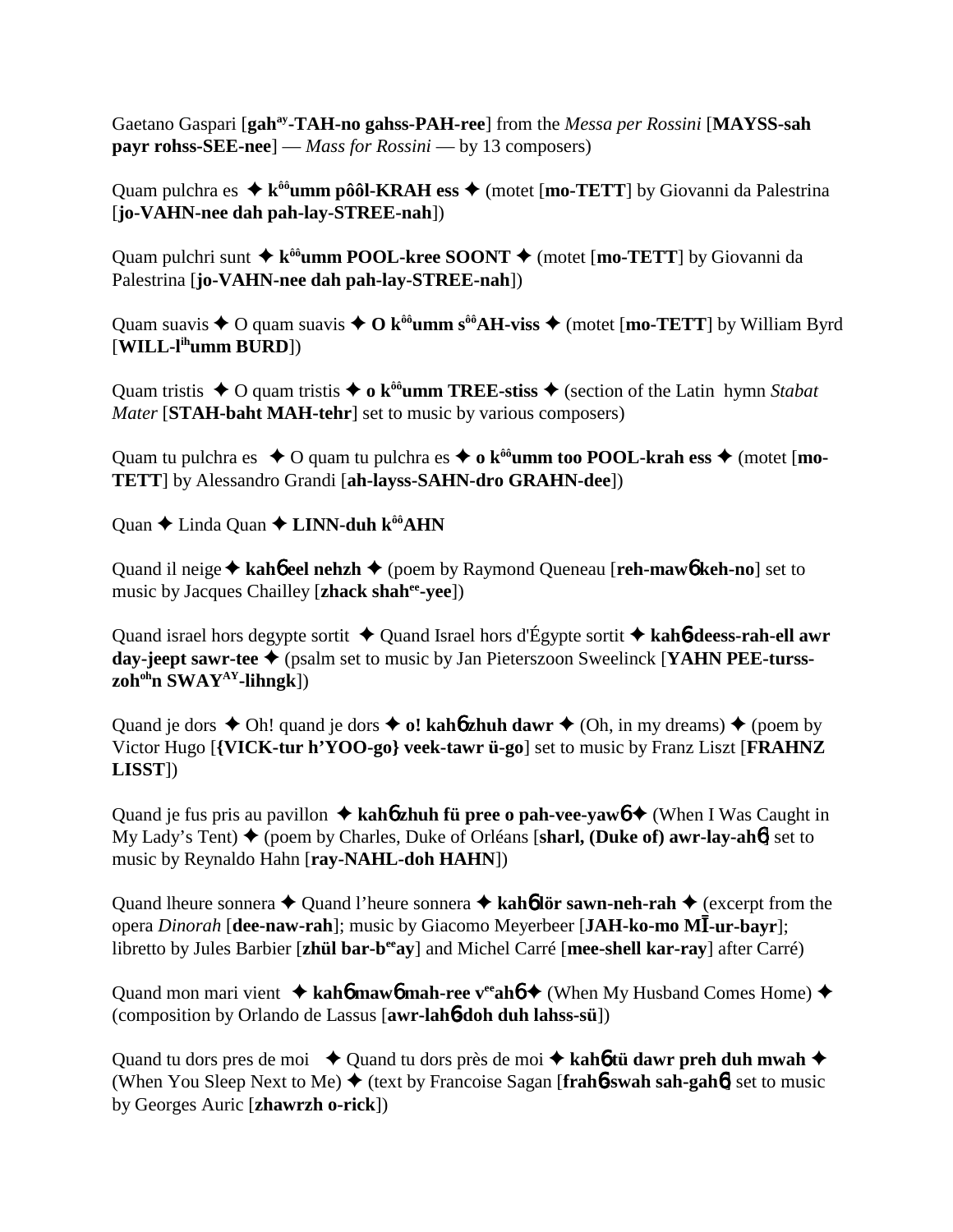Quandero paggio  $\triangleq$  Quand'ero paggio  $\triangleq$  k<sup>oo</sup>**ahn-DAY-ro PAHD-jo**  $\triangleq$  (excerpt from the opera *Falstaff* [**FAHL-stahf**]; music by Giuseppe Verdi [**joo-ZAYP-pay VAYR-dee**]; libretto by Arrigo Boito [ar-REE-go bo-EE-toh] after William Shakespeare [WILL-l<sup>ih</sup>umm SHAYKspih<sup>uh</sup>r])

Quando avran fine omai padre germani addio  $\triangle$  Quando avran fine omai padre, germani, addio! ◆ k<sup>oo</sup>AHN-doh ah-VRAHN FEE-nay o-MAH<sup>EE</sup> PAH-dray, jayr-MAHN-nee, ahd-DEE-o! (aria from the opera *Idomeneo, rè di Creta* [**ee-doh-may-NAY-o, ray dee KRAY-tah**] — *Idomeneo, King of Crete*; music by Wolfgang Amadeus Mozart [**VAWLF-gahng ah-mah-DAYôôss MO-tsart**]; libretto by Giovanni Battista Varesco [**jo-VAHN-nee baht-TEESS-tah vah-RAY-sko**] after Antoine Danchet [**ah**6**-twahn dah**6**-sheh**])

Quando corpus  $\triangleq$  k<sup>ôô</sup>AHN-doh KOHR-pôôss  $\triangleq$  (section of the Latin hymn *Stabat Mater* [**STAH-baht MAH-tehr**] set to music by Francis Poulenc [**frah**6**-seess pôô-lah**6**k**])

Quando corpus morietu  $\star k^{00}$ AHN-doh KOHR-pôôss mo-r<sup>ih</sup>AY-too  $\star$  (section of the Latin hymn *Stabat Mater* [**STAH-baht MAH-tehr**] set to music by Franz Joseph Haydn [**FRAHNTSS YOHOH-zeff H-d'n**])

Quando corpus morietur  $\triangleq k^{ôô}$ AHN-doh KOHR-pôôss mo-r<sup>ih</sup>AY-toor  $\triangleq$  (section of the Latin hymn *Stabat Mater* [**STAH-baht MAH-tehr**] set to music by Gioachino Rossini [**j ohah-KEE-no rohss-SEE-nee**])

Quando i oselli canta  $\triangle$  k<sup>oo</sup>AHN-doh ee o-ZAY-lee KAHN-tah  $\triangle$  (anonymous madrigal [**MADD-rih-gull**])

Quando la stella  $\star k^{\circ}$ **AHN-doh lah STAYL-lah**  $\star$  (madrigal [**MADD-rih-gull**] by Johannes de Florentia [**yo-HAHN-nuss day flo-RAYN-teeah**])

Quando le sere al placido  $\star$  k<sup>oo</sup>AHN-doh lay SAY-ray ahl plah-CHEE-doh  $\star$  (excerpt from the opera *Luisa* [**loo-EE-zah**] *Miller*; music by Giuseppe Verdi [**joo-ZAYP-pay VAYR-dee**] and libretto by Salvatore Cammarano [**sahl-vah-TOH-ray kahm-mah-RAH-no**] after Friedrich von Schiller [**FREET-rihh fawn SHILL-lur**])

Quando mi sei vicina  $\triangle$  **k**<sup>oo</sup>**AHN-doh mee SAY<sup>EE</sup> vee-CHEE-nah**  $\triangle$  (excerpt from the opera *Il barbiere di Siviglia* [eel bar-b<sup>ee</sup>AY-ray dee see-VEE-l<sup>ee</sup>ah] — *The Barber of Seville* [suh-**VILL**]; music by Gioachino Rossini [**j ohah-KEE-no rohss-SEE-nee**]; libretto by Cesare Sterbini [chay-ZAH-ray stayr-BEE-nee] after Pierre-Augustin Caron de Beaumarchais [p<sup>ee</sup>ehr-o-güss**teh**6 **kah-raw**6 **duh bo-mar-sheh**] and Giuseppe Petrosellini [**joo-ZAYP-pay pay-tro-zayl-LEE-nee**])

Quando nascesti tu  $\rightarrow k^{\infty}$ **AHN-doh nah-SHAY-stee TOO**  $\rightarrow$  (aria from the opera *Lo schiavo* [**lo skeeAH-vo**] — *The Slave*; music by Antônio Carlos Gomes [**ah**6**-TOH-nihôô KAH-lôôss GOmeess**] and libretto by R. Paravicini [**(**R.**) pah-rah-vee-CHEE-nee**] after De Taunay [**duh tohnay**])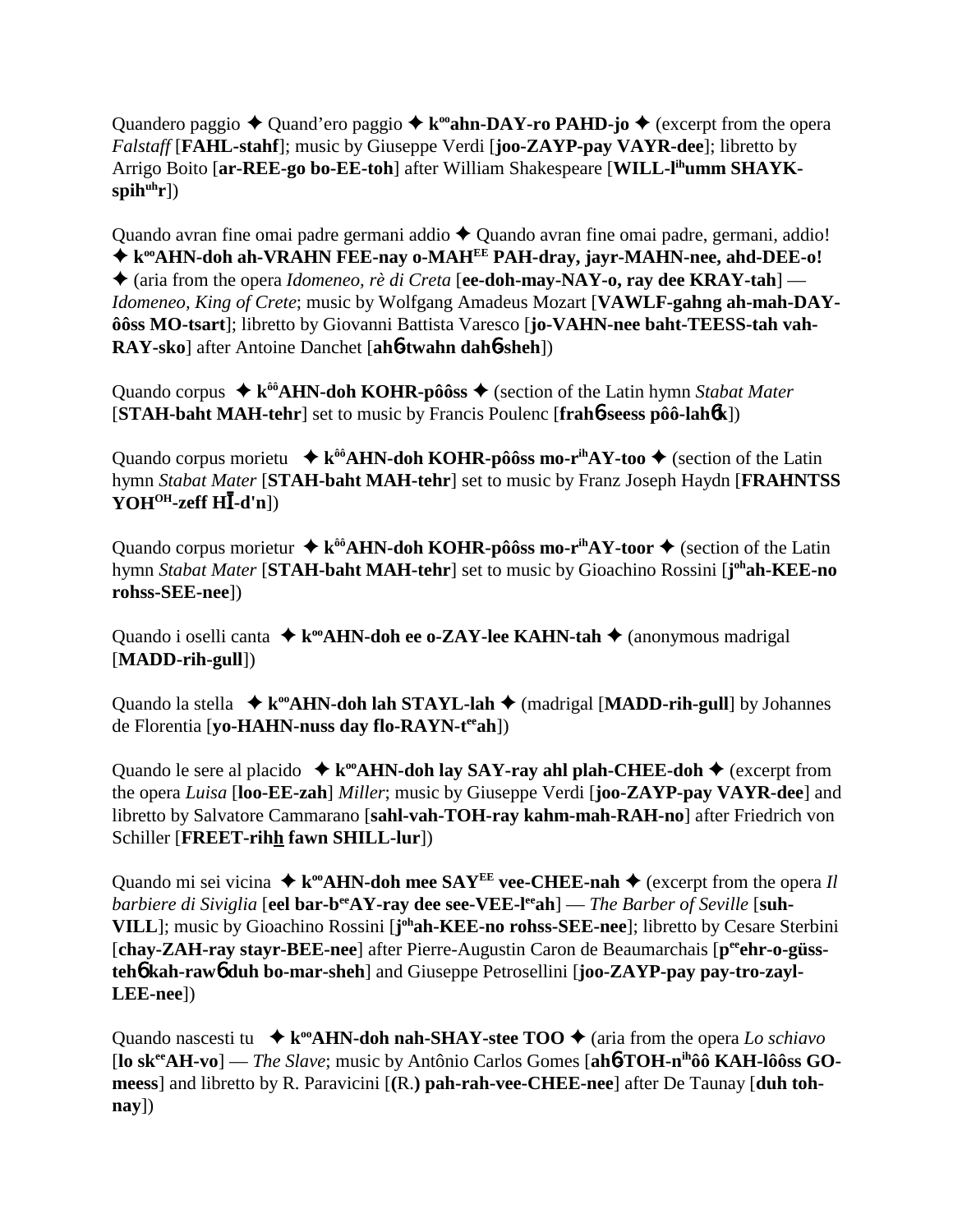Quant au douanier  $\triangle$  kah**6** oh dwah-n<sup>ee</sup>ay  $\triangle$  (choral excerpt from the opera *Carmen* [KAR**m'n**]; music by Georges Bizet [**zhawrzh bee-zay**]; libretto by Henri Meilhac [**ah**6**-ree meh-yack**] and Ludovic Halévy [**lü-daw-veek ah-lay-vee**])

Quant jai ouy le tabourin  $\triangle$  Quant j'ai ouy le tabourin  $\triangle$  kah**6** zheh <sup>ôô</sup>ee luh tah-bôô-reh**6**  $\triangle$ (When I Heard the Drum)  $\blacklozenge$  (poem by Charles d'Orléans [sharl dawr-lay-ah**6**] set to music by Claude Debussy [**klohd deh-büss-see**] as one of his*Trois Chansons* [**tr'wah shah**6**-saw**6] — *Three Songs*)

Quant theseus ne quier veoir  $\triangle$  Quant Theseus/Ne quier veoir  $\triangle$  kah6 teh-sö/nuh k<sup>ee</sup>ay vwar (composition by Guillaume de Machaut [**ghee-yohm duh mah-sho**])

Quante grato allalma mia  $\triangle$  Quant'è grato all'alma mia  $\triangle$  k<sup>oo</sup>ahn-TAY GRAH-toh ahl-**LAHL-mah MEE-ah ♦** (passage featuring Elisabetta [**ay-lee-zah-BAYT-tah**] and chorus in the opera *Elisabetta, Regina d'Inghilterra* [**ay-lee-zah-BAYT-tah, ray-JEE-nah deen-gheell-TAYR-rah**] — *Elizabeth, Queen of England*; music by Gioachino Rossini [**j**<sup>oh</sup>**ah-KEE-no rohss-SEE-nee**]; libretto by Giovanni Federico Schmidt [**jo-VAHN-nee fay-day-REE-ko SHMITT**] after Carlo Federici [**KAR-lo fay-day-REE-chee**] and S. Lee [**S. LEE**])

Quante volte  $\triangle$  O! Quante volte  $\triangle$  O! k<sup>oo</sup>AHN-tay VOHL-tay  $\triangle$  (Juliet's romance from Act I of the opera *I Capuleti e i Montecchi* [**ee kah-poo-LAY-tee ay ee mohn-TAYK-kee**] — *The Capulets* [**KA-p'yuh-luttss**] *and the Montagues* [**MAHN-tuh-gh'yooz**]; music by Vincenzo Bellini [**veen-CHAYN-tso bayl-LEE-nee**] and libretto by Felice Romani [**fay-LEE-chay ro-MAH-nee**] after William Shakespeare [**WILL-lihumm SHAYK-spihuhr**])

Quante volte oh quante  $\triangle$  Oh, quante volte, oh quante!  $\triangle$  O,  $k^{\infty}$ AHN-tay VOHL-tay, o  $\mathbf{k}^{\infty}$ **AHN-tay!**  $\blacklozenge$  (passage featuring Giulietta [**joo-l<sup>ee</sup>AY-tah**] in the opera *I Capuleti e i Montecchi* [**ee kah-poo-LAY-tee ay ee mohn-TAYK-kee**] — *The Capulets* [**KA-p'yuh-luttss**] *and the Montagues* [**MAHN-tuh-gh'yooz**]; music by Vincenzo Bellini [**veen-CHAYN-tso bayl-LEE-nee**] and libretto by Felice Romani [**fay-LEE-chay ro-MAH-nee**] after William Shakespeare [**WILL-l<sup>ih</sup>umm SHAYK-spih<sup>uh</sup>r**])

Quanti occhi fisi  $\triangle$  O quanti occhi fisi  $\triangle$  **o** k<sup>oo</sup>**AHN-tee OHK-kee FEE-zee**  $\triangle$  (excerpt from the opera *Madama* [**mah-DAH-mah**] *Butterfly* — **Madam** [**MA-dumm**] **Butterfly**; music by Giacomo Puccini [JAH-ko-mo poo-CHEE-nee]; libretto by Luigi Illica [l<sup>oo</sup>EE-jee eel-LEE-kah] and Giuseppe Giacosa [**joo-ZAYP-pay jah-KO-zah**] after David Belasco [**DAY-vudd buh-LASS-ko**] and John Luther Long [**JAHN LOO-thur LAWNG**])

Quanto e bella  $\blacklozenge$  Quanto è bella  $\blacklozenge$  k<sup>oo</sup>AHN-toh ay BAYL-lah  $\blacklozenge$  (aria from the opera *L'elisir d'amore* [**lay-lee-ZEER dah-MO-ray**] — *The Elixir of Love*; music by Gaetano Donizetti [**gahay-TAH-no doh-nee-TSAYT-tee**]; libretto by Felice Romani [**fay-LEE-chay ro-MAH-nee**] after Eugène Scribe [**ö-zhenn skreeb**])

Quanto quanto il prezzo  $\triangle$  Quanto? — Quanto? — Il prezzo!  $\triangle$  k<sup>oo</sup>AHN-toh? — k<sup>oo</sup>AHN**toh?** — eel PRAYT-tso!  $\triangle$  (excerpt from the opera *Tosca* [TOH-skah]; music by Giacomo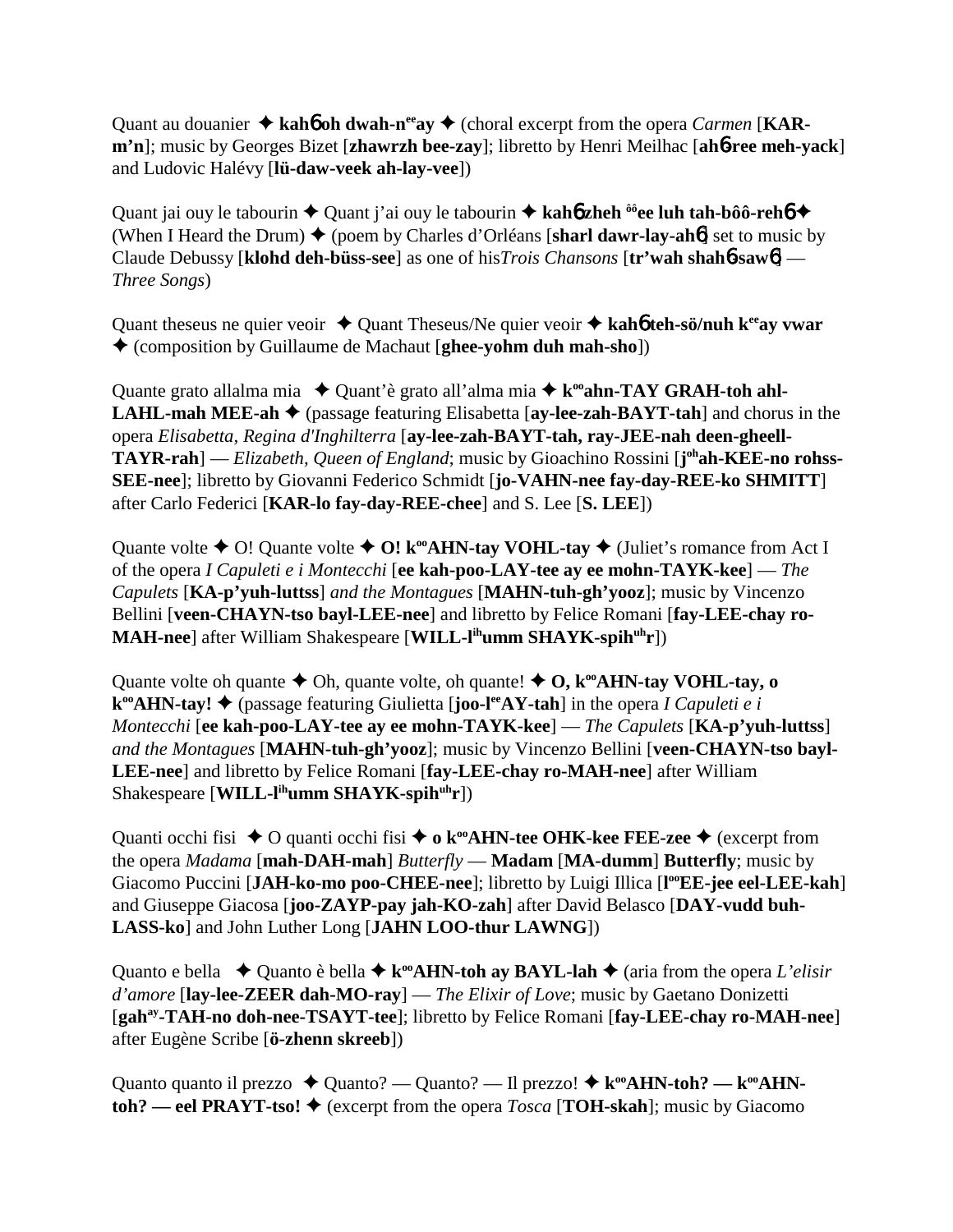Puccini [JAH-ko-mo poo-CHEE-nee]; libretto by Luigi Illica [l<sup>oo</sup>EE-jee eel-LEE-kah] and Giuseppe Giacosa [**joo-ZAYP-pay jah-KO-zah**] after Henri Murger [**ah**6**-ree mür-zhay**])

Quantz  $\triangle$  Johann Joachim Quantz  $\triangle$  YO-hahn YOH<sup>OH</sup>-ah-kimm KVAHNTSS

Quarenghi  $\triangle$  Guglielmo Quarenghi  $\triangle$  goo-l<sup>ee</sup>AYL-mo k<sup>oo</sup>ah-RAYN-ghee

Quarrington  $\triangle$  Paul Quarrington  $\triangle$  PAWL KWA<sup>R</sup>-rihng-t'n

Quartett **→ kvar-TETT** → (Quartet) → (compositions from *Spanische Liebes-Lieder* [**SHPAHAH-nih-shuh LEE-buss-LEE-dur**] — *Spanish Love Songs* — by Robert Schumann [**ROHOH-bert SHOO-mahn**])

Quartett fur two violinen viola und violoncello g-dur  $\triangle$  Quartett für 2 Violinen, Viola und Violoncello G-dur  $\blacklozenge$  kvar-TETT für 2 fee-o-LEE-nunn, fee-O-lah oont fee-o-lawn-TSELL**lo GAY-DOOR**  $\blacklozenge$  (Quartet for 2 Violins, Viola and Violoncello in G Major  $\blacklozenge$  (compositions by Wolfgang Amadeus Mozart [**VAWLF-gahng ah-mah-DAY-ôôss MO-tsart**])

Quartett fur two violinen viola und violoncello d-dur  $\triangle$  Quartett für 2 Violinen, Viola und Violoncello D-dur  $\blacklozenge$  kvar-TETT für 2 fee-o-LEE-nunn, fee-O-lah ôônt fee-o-lawn-TSELL**lo DAY-DOOR**  $\blacklozenge$  (Quartet for 2 Violins, Viola and Violoncello in D Major  $\blacklozenge$  (compositions by Wolfgang Amadeus Mozart [**VAWLF-gahng ah-mah-DAY-ôôss MO-tsart**])

Quartetto per archi in la minore d eight hundred and four  $\triangle$  Quartetto per archi in la minore, D 804  $\star$  k<sup>oo</sup>ar-TAYT-toh payr AR-kee een lah mee-NO-ray, DEE 804  $\star$  (*String Quartet in a Minor*, D 804, "Rosamunde" [**ro-zah-MÔÔN-duh**]  $\blacklozenge$  (composition by Franz Schubert [**FRAHNTSS SHOO-bert**])

Quartetto per archi in mi bemolle maggiore d eighty seven  $\triangle$  Quartetto per archi in mi bemolle maggiore,  $D \cdot 87 \triangleq k^{\omega}$ ar-TAYT-toh payr AR-kee een mee bay-MOHL-lay mahd-JO-ray, **DEE 87** (*String Quartet in E Flat Major*, D87, by Franz Schubert [**FRAHNTSS SHOObert**])

Quartettsatz c moll d seven hundred and three  $\triangle$  Quartettsatz c-moll D 703  $\triangle$  kvar-TETT**sahtss TSAY-mawl** D 703  $\blacklozenge$  (Quartet Movement in *c* Minor D 703)  $\blacklozenge$  (composition by Franz Schubert [**FRAHNTSS SHOO-bert**])

Quarto libro de motetti a two, three, four e seven voci  $\triangle$  Quarto libro de motetti a 2, 3, 4 e 7 voci **→ k<sup>oo</sup>AR-toh LEE-bro day mo-TAYT-tee ah 2, 3, 4 ay 7 VO-chee →** (The Fourth Book of Motets  ${\bf [mo-TETTS]}$  for 2, 3, 4 and 7 voices)  $\blacklozenge$  (motets by Claudio Monteverdi  ${\bf [KLAH^{OO}]}$ **deeo mohn-tay-VAYR-dee**])

Quartus doctor  $\triangle$  k<sup>oo</sup>AR-tôôss DOHK-tawr  $\triangle$  (fourth doctor)  $\triangle$  (character in *Le malade imaginaire* [**luh mah-lahd ee-mah-zhee-nehr**] — *The Hypochondriac* — a play by Jean-Baptiste Molière [zhah**6-bah-teest maw-l<sup>ee</sup>ehr**], with music by Marc-Antoine Charpentier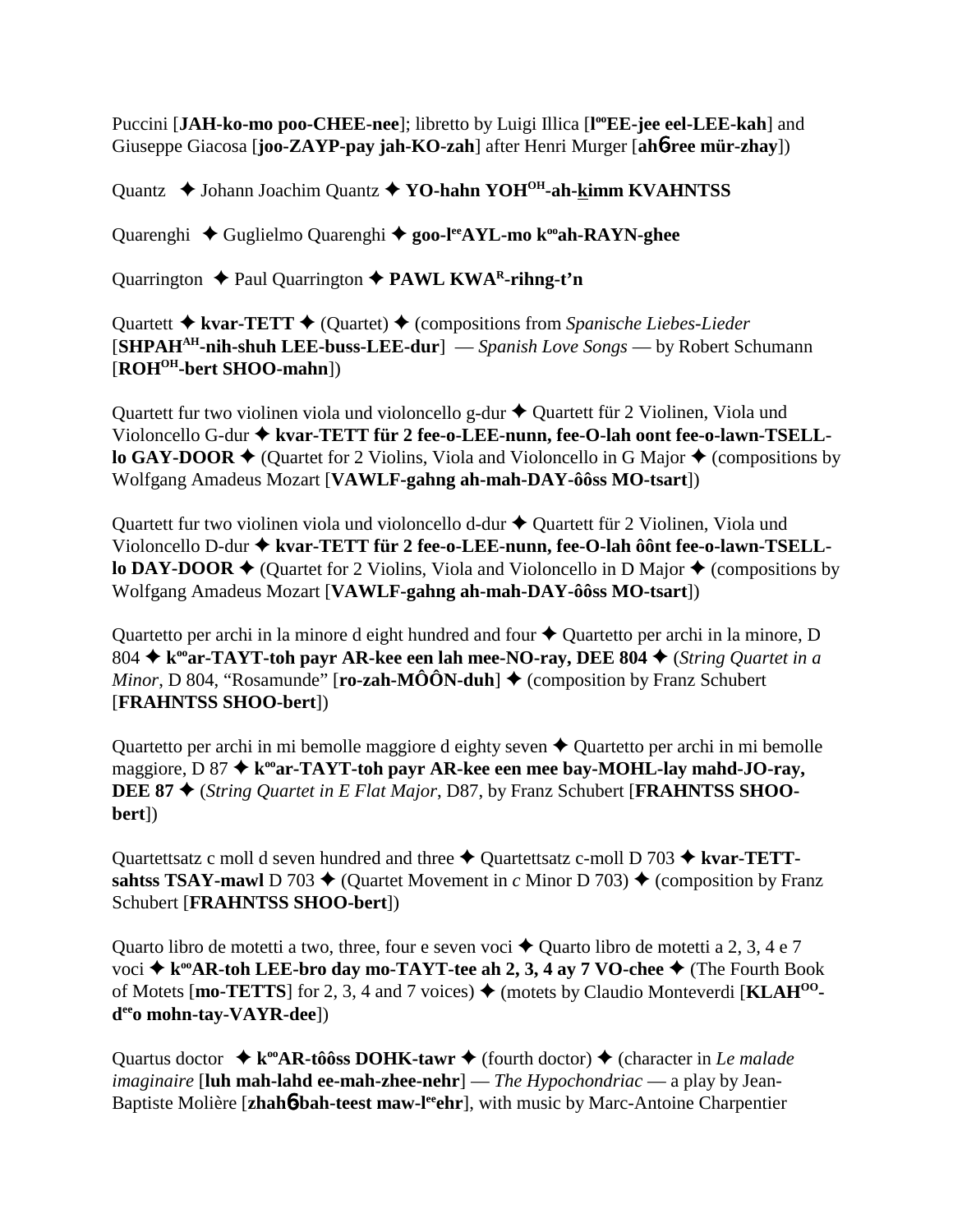## [**mark-ah**6**-twahn shar-pah**6**-teeay**])

Quasi adagio  $\star$  k<sup>oo</sup>AH-zee ah-DAH-jo

Quasi cadenza **↓ k<sup>oo</sup>AH-zee kah-DAYN-tsah** 

Quasi tempo di marcia  $\triangle$  k<sup>oo</sup>AH-zee TAYM-po dee MAR-chah

Quasi variazione  $\triangle$  **k**<sup>oo</sup>**AH-zee vah-r<sup>ee</sup>ah-ts<sup>ee</sup>O-nay**  $\triangle$  (excerpt from the *Trio élégiaque* [**tree-o ay-lay-zhack**] by Serge Rachmaninoff [**sehr-GAY rahk-MAH-ny ih-nuff**])

Quatre archers  $\triangle$  **kah-tr' ar-shay**  $\triangle$  (four archers)  $\triangle$  (characters in *Le malade imaginaire* [luh **mah-lahd ee-mah-zhee-nehr**] — *The Hypochondriac* — a play by Jean-Baptiste Molière [**zhah<sup>6</sup>-bah-teest maw-l<sup>ee</sup>ghr**], with music by Marc-Antoine Charpentier [**mark-ah<sup>6</sup>-twahn**] shar-pah**6**-t<sup>ee</sup>ay])

Quatre coins  $\triangle$  Les quatre coins  $\triangle$  **leh kah-tr' kweh**6  $\triangle$  (excerpt from the suite *Jeux d'enfants* [**zhö dah**6**-fah**6] — *Children's Games* — by Georges Bizet [**zhawrzh bee-zay**])

Quatre femmes mores  $\triangle$  Quatre femmes Mores  $\triangle$  kah-tr' fahm mawr  $\triangle$  (four Moorish ladies) (characters in *Le malade imaginaire* [**luh mah-lahd ee-mah-zhee-nehr**] — *The Hypochondriac* — a play by Jean-Baptiste Molière [**zhah6-bah-teest maw-l<sup>ee</sup>ehr**], with music by Marc-Antoine Charpentier [**mark-ah**6**-twahn shar-pah**6**-teeay**])

Quatre motets pour le temps de Noel  $\triangle$  Quatre motets pour le temps de Noël  $\triangle$  kah-tr' maw**teh pôôr luh tahb duh naw-ell**  $\blacklozenge$  (Four motets [**mo-TETTS**] for Christmas time)  $\blacklozenge$  (motets by Francis Poulenc [**frah**6**-seess pôô-lah**6**k**])

Quatre motets pour un temps de penitence  $\blacklozenge$  Quatre motets pour un temps de pénitence  $\blacklozenge$  kah**tr' maw-teh pôôr ü**6 **tah**6 **duh pay-nee-tah**6**ss** (Four Motets [**mo-TETTS**] for a Time of Penitence) ◆ (motets by Francis Poulenc [frah**6**-seess pôô-lah**6k**])

Quatre petites prieres de saint françois dassisse  $\triangle$  Quatre petites prières de Saint François d'Assisse **kah-tr' p'teet pree-ehr duh seh**6 **frah**6**-swah dahss-SEESS** (Four Little Prayers of St. Francis of Assissi [ahss-SEESS-see])  $\blacklozenge$  (prayers set to music by Francis Poulenc [frahb**seess pôô-lah**6**k**])

Quatremere de quincy  $\triangle$  Antoine-Chrysostome Quatremère de Quincy  $\triangle$  ah**6-twahn-kreesawss-tawm kooah-truh-mehr duh keh**6**-see**

Quatrieme concert  $\triangle$  Quatrième concert  $\triangle$  kah-tr<sup>ee</sup>emm kaw**6**-sehr  $\triangle$  (Fourth Concert)  $\triangle$ (compositions by François Couperin [**frah**6**-swah kôô-p'reh**6])

Quattro  $\triangle$  Il Quattro  $\triangle$  eel k<sup>oo</sup>AHT-tro  $\triangle$  (a string quartet)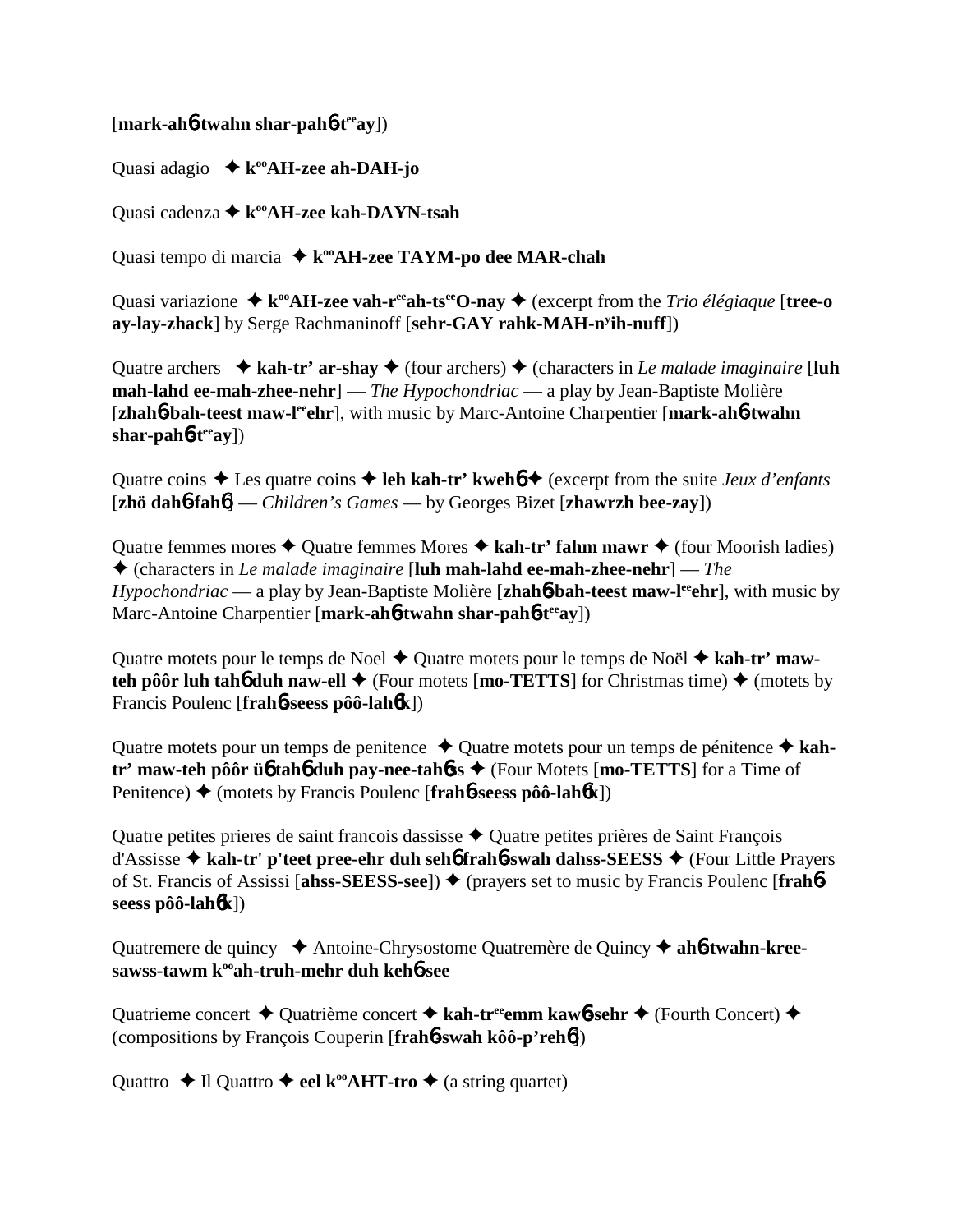Quattro pezzi sacri  $\blacklozenge$  k<sup>oo</sup>AH-tro PAYT-tsee SAH-kree  $\blacklozenge$  (Four Sacred Pieces)  $\blacklozenge$ (compositions by Giuseppe Verdi [**joo-ZAYP-pay VAYR-dee**])

Quattro stagioni  $\triangle$  Le quattro stagioni  $\triangle$  **lay k<sup>oo</sup>AHT-tro stah-JO-nee**  $\triangle$  (The Four Seasons) (four violin concertos by Antonio Vivaldi [**ahn-TAW-nee-o vee-VAHL-dee**])

Quatuor ◆ k<sup>ôô</sup>ah-t<sup>ü</sup>awr ◆ (quartet)

Quatuor a cordes en la mineur d eight hundred and four  $\triangle$  Quatuor à cordes en la mineur, D 804 ◆ k<sup>ôô</sup>ah-t<sup>ü</sup>awr ah kawrd ah**6** la mee-nör, D 804 ◆ (*String Quartet in a Minor, D 804*, *"Rosamunde"*) ◆ (composition by Franz Schubert [**FRAHNTSS SHOO-bert**])

Quatuor a cordes  $\triangleq$  k<sup>ôô</sup>**ah-t<sup>ü</sup>awr ah kawrd**  $\triangleq$  (String Quartet)  $\triangleq$  (composition by Camille Saint-Saëns [**{kah-meel seh**6**-sah**6**ss} kah-meey' seh**6**-sah**6**ss**])

Quatuor via nova  $\blacklozenge$  Quatuor Via Nova  $\blacklozenge$  k<sup>ôô</sup>ah-t<sup>ü</sup>awr v<sup>ee</sup>ah naw-vah  $\blacklozenge$  (a string quartet)

Quatuor viotti  $\triangle$  Quatuor Viotti  $\triangle$  k<sup>ôô</sup>ah-t<sup>ü</sup>awr vee-awt-tee  $\triangle$  (Viotti Quartet)

Que les destins prosperes  $\triangle$  Que les destins prospères  $\triangle$  kuh leh dess-teh**6** prawss-pehr  $\triangle$ (aria from the opera *Le Comte Ory* [**luh kaw**6**t aw-ree**] — *Count Ory*; music by Gioachino Rossini [**j ohah-KEE-no rohss-SEE-nee**], libretto by Eugène Scribe [**ö-zhenn skreeb**] and Charles-Gaspard Delestre-Poirson [**sharl-gahss-par d'less-tr'-pwar-saw**6])

Que mes soeurs sont heureuses  $\rightarrow$  Que mes sœurs sont heureuses  $\rightarrow$  kuh muh sör sawb-nö-röz (excerpt from the opera *Cendrillon* [**sah**6**-dree-yaw**6] — *Cinderella*; music by Jules Massenet [**zhül {mahss-s'nay} mahss-s'neh**]; libretto by Henri Cain [**ah**6**-ree keh**6] after Charles Perrault [**sharl pehr-ro**])

Quebec may  $\blacklozenge$  Quebec May  $\blacklozenge$  keh-beck (May)

Queda mas que el silencio  $\blacklozenge$  No queda más que el silencio  $\blacklozenge$  **no KAY-thah mahss kay ell see-LAYN-th<sup>ee</sup>o**  $\blacklozenge$  (Nothing is Left but Silence)  $\blacklozenge$  (excerpt from the *Concerto pour violoncelle et orchestre No 2* [**kaw**6**-sehr-toh pôôr veeaw-law**6**-sell ay awr-kess-tr'** No 2] — *Concerto for Violoncello and Orchestra No. 2* — by Cristóbal Halffter [**kreess-TOH-vahl ahlf-TEHR**])

Queen of sheba  $\blacklozenge$  Queen of Sheba  $\blacklozenge$  (Queen of) SHEE-buh  $\blacklozenge$  (character in the oratorio *Solomon* [**SAH-luh-munn**]; music by George Frideric Handel [**JAW-urj FRIH-duh-rick HANN-d'l**]; anonymous libretto after II Chronicles, I Kings v, and Josephus [**jo-SEE-fuss**])

Queens dolour  $\blacklozenge$  The Queen's Dolour  $\blacklozenge$  (**The Queen's) DOH-lur**  $\blacklozenge$  (The Queen's Grief)  $\blacklozenge$ (composition by Henry Purcell [**PUR-s'l**])

Quef  $\triangle$  Charles Quef  $\triangle$  sharl keff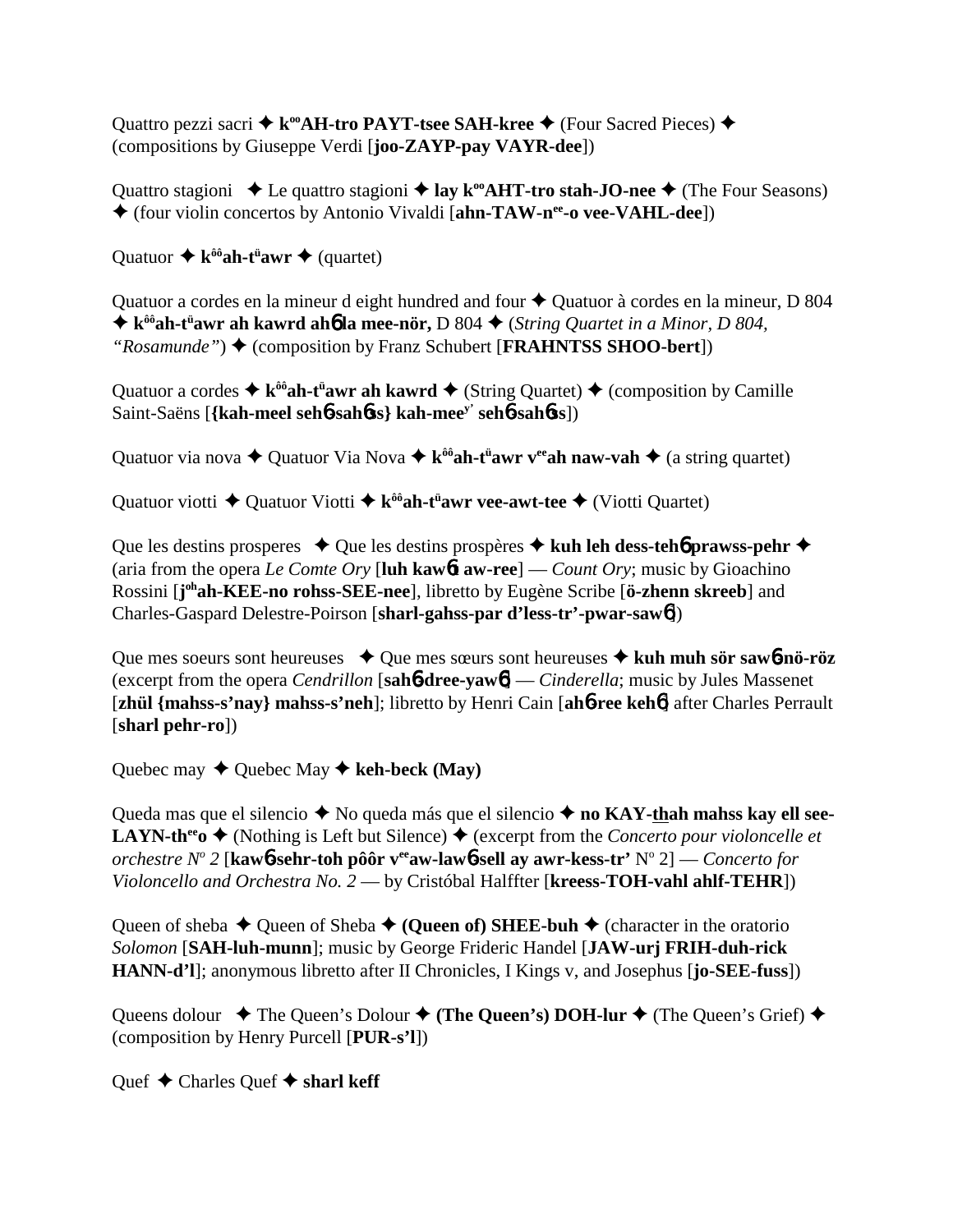Queffelec **→** Anne Queffélec **→ ahn keff-fay-leck →** (known also as Anne Tita Queffélec [ahn **tee-tah keff-fay-leck**])

Quegli occhi  $\blacklozenge$  Ah, quegli occhi!  $\blacklozenge$  AH, k<sup>oo</sup>AY-l'yee OHK-kee!  $\blacklozenge$  (excerpt from the opera *Tosca* [**TOH-skah**]; music by Giacomo Puccini [**JAH-ko-mo poo-CHEE-nee**]; libretto by Luigi Illica [**l ooEE-jee eel-LEE-kah**] and Giuseppe Giacosa [**joo-ZAYP-pay jah-KO-zah**] after Henri Murger [**ah**6**-ree mür-zhay**])

Quel est ton nom  $\triangle$  Quel est ton nom?  $\triangle$  kell esst taw6 naw6?  $\triangle$  (duet from Act I of the opera *Les vêpres siciliennes* [**leh veh-pr' see-see-leeenn**] — *The Sicilian Vespers*; music by Giuseppe Verdi [**joo-ZAYP-pay VAYR-dee**]; libretto by Eugène Scribe [**ö-zhenn skreeb**] and Charles Duveyrier [**sharl dü-vay-reeay**])

Quel fronte signorile in paradiso  $\triangle$  k<sup>oo</sup>ayl FROHN-tay see-n'yo-REE-lay een pah-rah-DEE**zo ♦** (composition by Guillaume Dufay [**ghee-yohm dü-fī**])

Ouel fronte signorille in paradiso **→ k<sup>oo</sup>ayl FROHN-tay see-n'yo-REEL-lay een pah-rah-DEE-zo ♦** (composition by Guillaume Dufay [**ghee-yohm dü-fi**]) ♦ ("signorille" probably should be "signorile")

Quel galant mest comparable  $\triangle$  Quel galant m'est comparable?  $\triangle$  kell gah-lah**6** messt kaw**6 pah-rah-bl'?** (excerpt from *Cinq mélodies populaires grecques* [**seh**6**k may-law-dee pawpü-lehr greck**] — *Five Popular Greek Melodies* — by Maurice Ravel [**mo-reess rah-vell**])

Quel guardo il cavaliere  $\triangleq$  k<sup>oo</sup>ayl g<sup>oo</sup>AR-doh eel kah-vah-l<sup>ee</sup>AY-ray  $\triangleq$  (aria from the opera *Don Pasquale* [dohn pah-sk<sup>oo</sup>AH-lay]; music by Gaetano Donizetti [gah<sup>ay</sup>-TAH-no doh-nee-**TSAYT-tee**]; libretto by Giovanni Ruffini [**jo-VAHN-nee roof-FEE-nee**] and Donizetti after Angelo Anelli [**ahn-JAY-lo ah-NAYL-lee**])

Quel guardo so anchio la virtu magica  $\triangle$  Quel guardo ... So anch'io la virtù magica  $\triangle$  k<sup>oo</sup>AYL **g<sup>°</sup>AR-doh ... so AHN-ko lah veer-TOO MAH-jee-kah ♦** (cavatina [ka-vuh-TEE-nuh] featuring Norina [**no-REE-nah**] in the opera *Don Pasquale* [**dohn pah-sk<sup>oo</sup>AH-lay**]; music by Gaetano Donizetti [**gahay-TAH-no doh-nee-TSAYT-tee**]; libretto by Giovanni Ruffini [**jo-VAHN-nee roof-FEE-nee**] and Donizetti after Angelo Anelli [**ahn-JAY-lo ah-NAYL-lee**])

Quel guerrier celeste aida  $\bullet$  Se quel guerrier; Celeste Aida  $\bullet$  say k<sup>oo</sup>ayl gwayr-r<sup>ee</sup>AYR; chay-**LAY-stay ah-EE-dah**  $\blacklozenge$  (excerpt from the opera *Aida* [ah-EE-dah]; music by Giuseppe Verdi [**joo-ZAYP-pay VAYR-dee**]; libretto by Antonio Ghislanzoni [ahn-TAW-n<sup>ee</sup>o ghee-zlahn-**TSO-nee**] after Auguste Mariette [**o-güst mah-reeETT**] and Camille Du Locle [**{kah-meel dü law-kl'} kah-meey' dü law-kl'**])

Quel ribelle e quellingrato  $\triangle$  Quel ribelle e quell'ingrato  $\triangle$  k<sup>oo</sup>ayl ree-BAYL-lay ay k<sup>oo</sup>ayl-leen-**GRAH-toh ♦** (aria featuring Mitridate [mee-tree-DAH-tay] in the opera *Mitridate, rè di Ponto* [**mee-tree-DAH-tay, RAY dee POHN-toh**] — *Mithridates, King of Pontus* [**mith-rih-DAHtuss, (King of) PAWN-tuss**]); music by Wolfgang Amadeus Mozart [**VAWLF-gahng ah-mah-**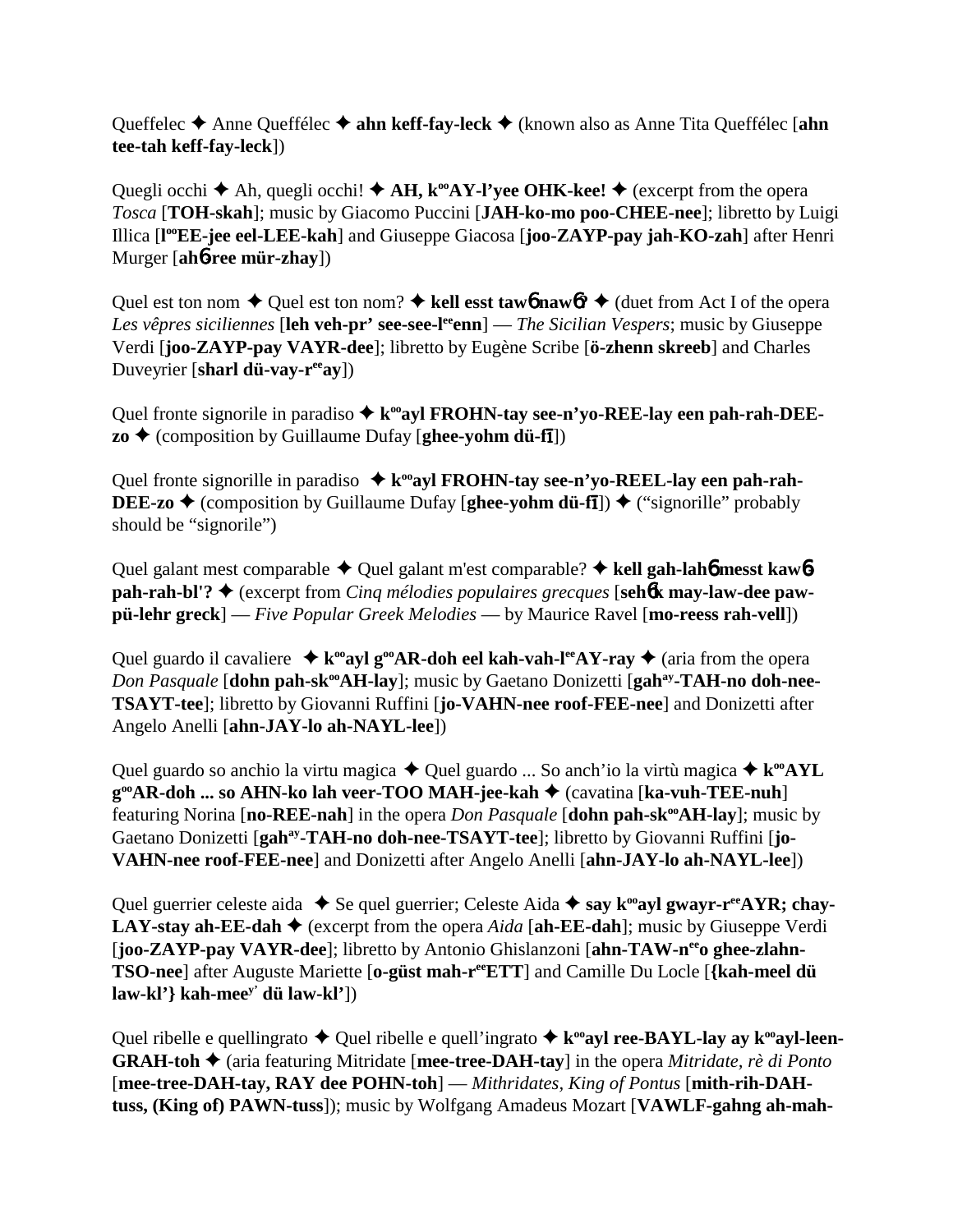**DAY-ôôss MO-tsart**]; libretto by Vittorio Amedeo Cigna-Santi [**veet-TOH-reeo ah-may-DAY-o CHEE-n'yah-SAHN-tee**] after Giuseppe Parini [**joo-ZAYP-pay pah-REE-nee**] and Jean Racine [**zhah**6 **rah-seen**])

Quel sembiante appresi  $\triangle$  Da quel sembiante appresi  $\triangle$  dah k<sup>oo</sup>ayl saym-b<sup>ee</sup>AHN-tay ahp-**PRAY-zee ♦** (From That Face I Learned) ♦ (poem by Pietro Metastasio [ $p^{ee}$ AY-tro may-tah-**STAH-z<sup>ee</sup>o**] set to music by Franz Schubert [**FRAHNTSS SHOO-bert**])

Quel sguardo sdegnosetto  $\triangle$  k<sup>oo</sup>ayl zg<sup>oo</sup>AR-doh zday-n'yo-ZAYT-toh  $\triangle$  (composition by Claudio Monteverdi [**KLAHOO-deeo mohn-tay-VAYR-dee**])

Quel trouble inconnu me penetre salut demeure chaste et pure  $\triangle$  Quel trouble inconnu me pénètre ... Salut! Demeure chaste et pure **kell trôô-bl' eh**6**-kawn-nü muh pay-neh-tr' ... sahlü! duh-mör shahst ay pür ♦ Cavatina [ka-vuh-TEE-nuh]** from Act III of the opera Faust [**FAHÔÔST**] (French version); music by Charles Gounod [**gôô-no**]; libretto by Jules Barbier [**zhül bar-beeay**] and Michel Carré [**mee-shell kar-ray**] after Johann Wolfgang von Goethe [**YO-hahn VAWLF-gahng fawn GÖ-tuh**])

Queler **←** Eve Queler **← EEV k<sup>oo</sup>EH-lur** 

Quella fiamma che maccende  $\triangle$  Quella fiamma che m'accende  $\triangle$  k<sup>oo</sup>AYL-lah f<sup>ee</sup>AHM-mah kay **mah-CHAYN-day**  $\blacklozenge$  (However far or near I am)  $\blacklozenge$  (song by Alessandro Marchello [ah-layss-**SAHN-dro mar-KAYL-lo**])

Quella pira  $\triangle$  Di quella pira  $\triangle$  dee k<sup>oo</sup>AYL-lah PEE-rah  $\triangle$  (The HORRID FLAMES of that pyre)  $\triangle$ (aria from the opera *Il trovatore* [**eel tro-vah-TOH-ray**] — *The Troubadour*; music by Giuseppe Verdi [**joo-ZAYP-pay VAYR-dee**]; libretto by Salvadore Cammarano [**sahl-vah-DOH-ray** kahm-mah-RAH-no] and Leone Emanuele Bardare [lay-O-nay ay-mah-n<sup>oo</sup>AY-lay bar-DAHray] after Antonio García Gutiérrez [ahn-TOH-neeo gar-THEE-ah goo-teeAYR-rehth])

Quellalme pupille  $\blacklozenge$  Quell'alme pupille  $\blacklozenge$  **k**<sup>oo</sup>**ayl-LAHL-may poo-PEEL-lay**  $\blacklozenge$  (The memory of those divine eyes)  $\triangle$  (aria from the opera *La pietra del paragone* [lah  $p^{ee}AY$ -trah dayl pah-rah-GO-nay] — *The Touchstone*; music by Gioachino Rossini [j<sup>oh</sup>ah-KEE-no rohss-SEE-nee] and libretto by Luigi Romanelli [**l ooEE-jee ro-mah-NAYL-lee**])

Quelques aspects de nous nirons plus au bois parcel quil fait un temps insupportable  $\triangle$  Quelques aspects de "Nous n'irons plus au bois" parcel qu'il fait un temps insupportable **kellk ahsspeckt duh "noo nee-raw**6 **plü o bwah" par-sell keel feh ü**6 **tah**6 **een-süp-pawr-tah-bl'** (Some Aspects of the "We'll Go No More Into the Woods" Fragment That Make It an Unbearable Time) ♦ (excerpt from *Images* [ee-mahzh] *1894* by Claude Debussy [klohd deh**büss-see**])

Quels regards quelle effronterie  $\triangle$  Quels regards! Quelle effronterie!  $\triangle$  kell ruh-gar! kell eff**frawb-t'ree! ◆** (duet from the opera *Carmen* [**KAR-m'n**]; music by Georges Bizet [zhawrzh **bee-zay**]; libretto by Henri Meilhac [**ah**6**-ree meh-yack**] and Ludovic Halévy [**lü-daw-veek ah-**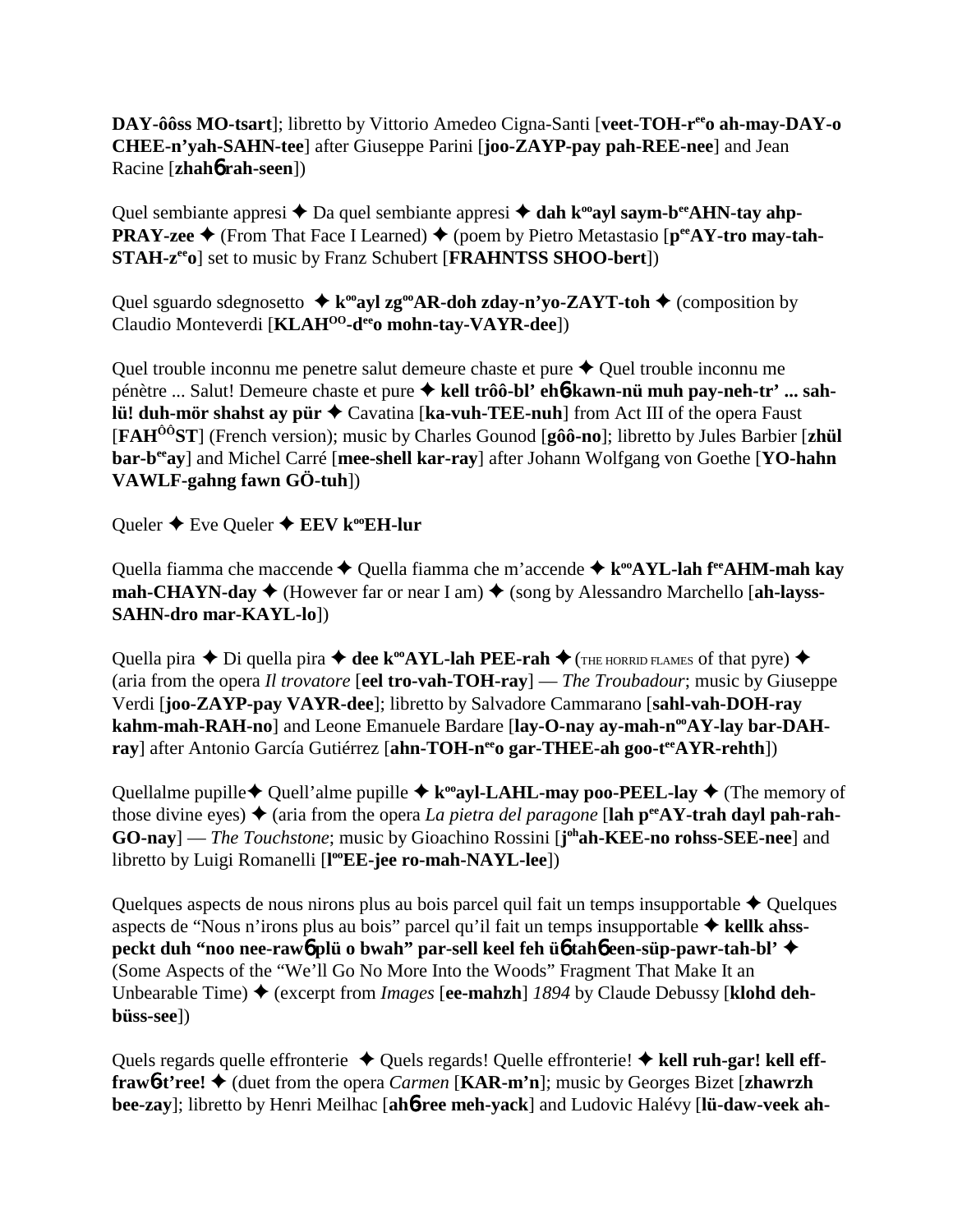**lay-vee**])

Quem vidistis pastores dicite  $\triangle$  k<sup>oo</sup>emm VIH-diss-tiss pah-STAW-ress DEE-chih-teh  $\triangle$ (motet [**mo-TETT**] by Francis Poulenc [**frah**6**-seess pôô-lah**6**k**]

Quen a virgen ben servira ◆ Quen a Virgen ben servirá ◆ kayn ah VEER-hayn bayn sehr**vee-RAH**  $\blacklozenge$  (sacred music from 13th-century Spain)

Querol  $\blacklozenge$  Miguel Querol  $\blacklozenge$  mee-GHELL kay-RAWL  $\blacklozenge$  (known also as Miguel Querol Gavaldá [**gah-vahl-DAH**])

Querol gavalda **→** Miguel Querol Gavaldá → mee-GHELL kay-RAWL gah-vahl-DAH → (known also as Miguel Querol)

Questa bestia di soldato  $\star k^{\infty}AY$ -stah BAY-st<sup>ee</sup>ah dee sohl-DAH-toh  $\star$  (excerpt from the opera *Il barbiere di Siviglia* [eel bar-b<sup>ee</sup>AY-ray dee see-VEE-l<sup>ee</sup>ah] — *The Barber of Seville* [suh-VILL]; music by Gioachino Rossini [johah-KEE-no rohss-SEE-nee]; libretto by Cesare Sterbini [chay-ZAH-ray stayr-BEE-nee] after Pierre-Augustin Caron de Beaumarchais [p<sup>ee</sup>ehr**o-güss-teh**6 **kah-raw**6 **duh bo-mar-sheh**] and Giuseppe Petrosellini [**joo-ZAYP-pay pay-trozayl-LEE-nee**])

Questa o quella  $\triangleq$   $k^{\infty}AY-stah$  o  $k^{\infty}AYL-lah$   $\triangleq$  (aria from the opera *Rigoletto* [**ree-go-LAYTtoh**]; music by Giuseppe Verdi [**joo-ZAYP-pay VAYR-dee**]; libretto by Francesco Maria Piave [**frahn-CHAY-sko mah-REE-ah peeAH-vay**] after Victor Hugo [**{VICK-tur h'YOO-go} veek-tawr ü-go**])

Questa o quella partite crudele  $\triangle$  Questa o quella ... Partite? Crudele!  $\triangle$  k<sup>oo</sup>AY-stah o k<sup>oo</sup>AYL**lah ... par-TEE-tay? kroo-DAY-lay! ♦** (excerpt from the opera *Rigoletto* [**ree-go-LAYT-toh**]; music by Giuseppe Verdi [**joo-ZAYP-pay VAYR-dee**]; libretto by Francesco Maria Piave [**frahn-CHAY-sko mah-REE-ah peeAH-vay**] after Victor Hugo [**{VICK-tur h'YOO-go} veek-tawr ü-go**])

Questa reggia  $\triangle$  In questa reggia  $\triangle$  een k<sup>oo</sup>AY-stah RAYD-jah  $\triangle$  (excerpt from the opera *Turandot* [**TOO-rahn-doht**]; music by Giacomo Puccini [**JAH-ko-mo poo-CHEE-nee**]; libretto by Giuseppe Adami [**joo-ZAYP-pay ah-DAH-mee**] and Renato Simoni [**ray-NAH-toh see-MOnee**] after Carlo Gozzi [**KAR-lo GOHT-tsee**])

Questa tomba oscura  $\triangle$  In questa tomba oscura  $\triangle$  een k<sup>oo</sup>AY-stah TOHM-bah o-SKOO-rah (In This Dark Tomb) (poem by Giuseppe Carpani [**joo-ZAYP-pay kar-PAH-nee**] set to music by Ludwig van Beethoven [**LOOT-vihh funn BAYAY-toh-funn**])

Questi vaghi concenti  $\triangleq$  k<sup>oo</sup>AY-stee VAH-ghee kohn-CHAYN-tee  $\triangleq$  (These Charming Songs) (madrigal [**MADD-rih-gull**] by Claudio Monteverdi [**KLAHOO-deeo mohn-tay-VAYR-dee**])

Qui de fortune  $\rightarrow$  Qui de Fortune  $\rightarrow$  kee duh fawr-tün  $\rightarrow$  (anonymous ballad [BA<sup>L</sup>-ludd] from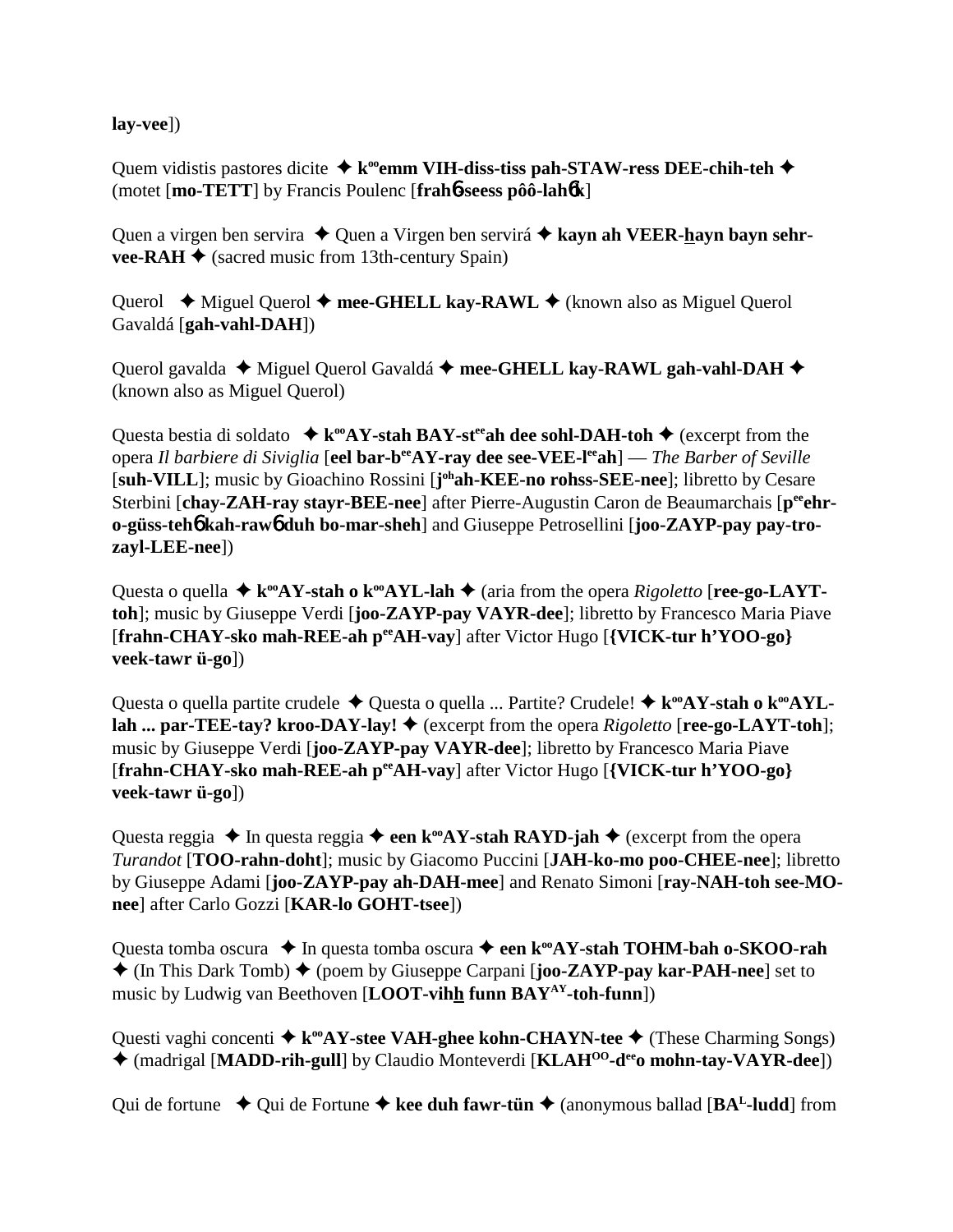medieval Cyprus)

Qui la voce sua soave  $\triangle$  k<sup>oo</sup>ee la VO-chay SOO-ah so-AH-vay  $\triangle$  (aria by Elvira [ayl-VEE**rah**] from the opera *I puritani* [**ee poo-ree-TAH-nee**] — *The Puritans*; music by Vincenzo Bellini [**veen-CHAYN-tso bayl-LEE-nee**] and libretto by Carlo Pepoli [**KAR-lo pay-PO-lee**])

Qui le sien vuelt bien maintenir • kee luh s<sup>ee</sup>ah**6** vüell b<sup>ee</sup>ah**6** meh**6-t'neer** • (Whoever wants to hold his own)  $\blacklozenge$  (ballade [bahl-lahd] thought to be by Bartholomeus Brollo [bar-toh-lo-MAY**ooss BROHL-lo**])

Qui maurait dit des cris joyeux **→** Qui m'aurait dit ... Des cris joyeux **→ kee mo-reh dee ... day kree zh'wah-yö** (aria from the opera *Werther* [**vehr-tur**]; music by Jules Massenet [**zhül {mahss-s'nay} mahss-s'neh**]; libretto by Édouard Blau [**ay-dôôar blo**], Paul Milliet [**pohl meeyeeeh**], and Georges Hartmann [**zhawrzh HART-mahn**] after Johann Wolfgang von Goethe [**YO-hahn VAWLF-gahng fawn GÖ-tuh**])

Qui na le cuer  $\triangle$  Qui n'a le cuer  $\triangle$  kee nah luh kör  $\triangle$  (The Man Whose Heart)  $\triangle$  (anonymous rondo [**RAHN-doh**] from medieval Cyprus)

Qui ne veroit que vos deulx yeulx  $\triangle$  kee nuh veh-r'wah kuh vo dö yö  $\triangle$  (rondo [RAHN-doh] by Richard Loqueville [**ree-shar lawk-veel**])

Qui passurus **→ k<sup>ôô</sup>EE PAHSS-sôô-rôôss →** (anonymous composition from the *Cancionero de Segovia* [**kahn-theeo-NAY-ro day say-GO-veeah**] — *Songbook of Segovia* — containing liturgical music from Spain at the time of Christopher Columbus)

Qui qui dove piu sapre libero il cielo o fatidica foresta  $\triangle$  Qui! Qui! Dove più s'apre libero il cielo; O fatidica foresta **→ k<sup>oo</sup>EE! k<sup>oo</sup>EE! DOH-vay p<sup>ee</sup>OO SAH-pray lee-BAY-ro eel CHAY-lo; O fah-TEE-dee-kah fo-RAY-stah** (excerpt from the opera *Giovanna d'Arco* [**jo-VAHN-nah DAR-ko**]; music by Giuseppe Verdi [**joo-ZAYP-pay VAYR-dee**]; libretto by Temistocle Solera [**tay-MEE-sto-klay so-LAY-rah**] after Friedrich von Schiller [**FREET-rihh fawn SHILL-lur**])

Qui radames verra o patria mia ◆ Qui Radamès verrà ... O patria mia ◆ k<sup>oo</sup>ee rah-dah-MAYSS **vayr-RAH ... O PAH-tree-ah MEE-ah**  $\blacklozenge$  (excerpt from the opera *Aida* [ah-EE-dah]; music by Giuseppe Verdi [**joo-ZAYP-pay VAYR-dee**]; libretto by Antonio Ghislanzoni [**ahn-TAW-neeo ghee-zlahn-TSO-nee**] after Auguste Mariette [**o-güst mah-reeett**] and Camille Du Locle [**{kahmeel dü law-kl'} kah-meey' dü law-kl'**])

Qui sedes ad dexteram patris  $\triangle$  Qui sedes ad dexteram Patris  $\triangle$  k<sup>ôô</sup>ee SAY-dayss ud **DAYKSS-teh-rumm PAH-triss ♦** (sacred music by Francis Poulenc [frahb-seess pôô-lahbk ])

Qui tollis  $\triangleq$  k<sup> $\delta\hat{\theta}$ </sup>ee TOHL-liss  $\triangleq$  (section of the Latin mass set to music by various composers)

Qui tuum est regnum  $\triangleq$   $k^{\hat{o}\hat{o}}$ ee TÔÔ-ôôm ayst RAY-n'yôôm  $\triangleq$  (excerpt from *African Sanctus* [**SAHNK-tôôss**] by David Fanshaw [**DAY-vudd FANN-shaw**])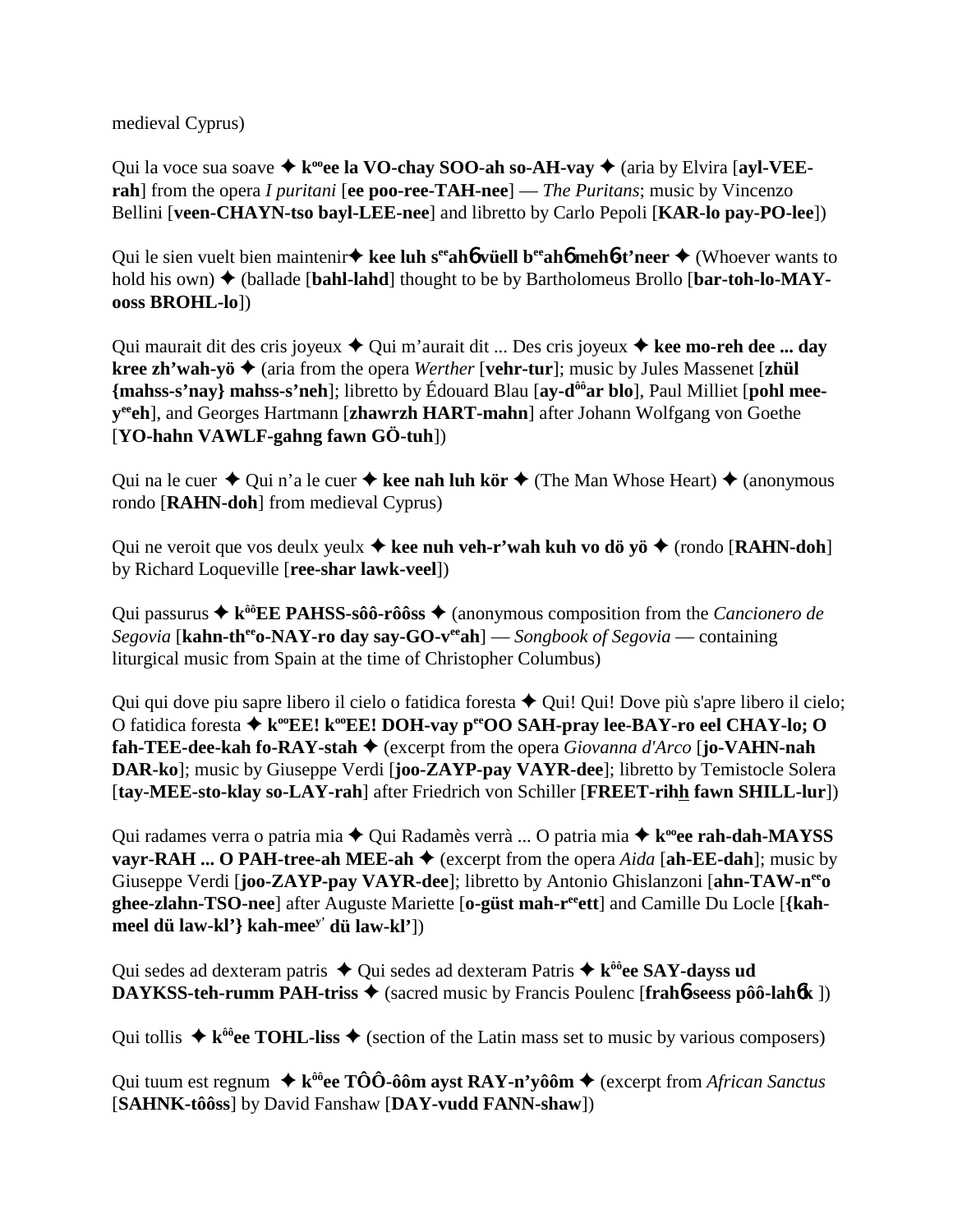Qui vult venire post me  $\triangle$  k<sup> $\hat{\theta}$ </sup>**EE voolt veh-NEE-reh pohst MAY**  $\triangle$  (motet by Jan Pieterszoon Sweelinck [YAHN PEE-turss-zoh<sup>oh</sup>n SWAY<sup>AY</sup>-lihngk])

Quia fecit mihi magna  $\triangle$  k<sup> $\delta \delta$ </sup>**IH-uh FAY-chitt MIH-hee MAH-n'yuh**  $\triangle$  (section of the Latin *Magnificat* [**mah-n'YIH-fih-kaht**] set to music by various composers)

Quia respexit  $\blacklozenge$  k<sup> $\delta\delta$ </sup>**IH-uh ray-SPAYK-sitt**  $\blacklozenge$  (section of the Latin *Magnificat* [mah-n'YIH**fih-kaht**] set to music by various composers)

Quia respexit humilitatem  $\triangleq k^{\hat{o}\hat{o}}$ **IH-uh ray-SPAYK-sitt hôô-mih-lih-TAH-temm**  $\triangleq$  (section of the Latin *Magnificat* [**mah-n'YIH-fih-kaht**] set to music by Johann Sebastian Bach [**YO-hahn {suh-BASS-tihunn BAHK} zay-BAH-stihahn BAHK**])

Quid sum miser  $\triangle$  k<sup> $\delta\hat{\theta}$ </sup>**IDD soom MIH-sehr**  $\triangle$  (section of the Latin requiem [{REH-k $\hat{\theta}$ <sup> $\hat{\theta}$ </sup>ee**umm**} **REH-k<sup>ôô</sup>ih-emm**] set to music by various composers)

Quil mirait bien  $\triangle$  Qu'il m'irait bien  $\triangle$  keel mee-reh b<sup>ee</sup> ah  $\triangle$  (song by Charles Ives [CHAH $rullz$  $\overline{[VZ]}$ 

Quilico **←** Gino Quilico ← **JEE-no k<sup>oo</sup>EE-lee-ko** 

Quilico Louis Quilico **l ôôee kee-lee-ko**

Quilter **←** Roger Quilter ← RAH-jur k<sup>ôô</sup>ILL-tur

Quinalt Jean-Baptiste-Maurice Quinault **zhah**6**-bah-teest-mo-reess kee-no**

Quinault Philippe Quinault **fee-leep kee-no**

Quincy Antoine-Chrysostome Quatremère de Quincy **ah**6**-twahn-kree-sawss-tawm kooah-truh-mehr duh keh**6**-see**

Quinet Fernand Quinet **fehr-nah**6 **kee-neh**

Quinet **→** Marcel Quinet **→ mar-sell kee-neh** 

Quink vocal ensemble  $\triangle$  Quink Vocal Ensemble  $\triangle$  k<sup>ôô</sup>IHNGK (Vocal) ahn-SAHM-buhl

Quink vocal quintet  $\triangle$  Quink Vocal Quintet  $\triangle$  k<sup> $\delta\delta$ </sup>**HNGK** (Vocal Quintet)

Quintanar Héctor Quintanar **AYK-tawr keen-tah-NAR**

Quinte estampie real **→** La quinte estampie réal **→ lah kehôt ess-tahô-pee ray-ahl** → (song by an anonymous 13th-century French composer)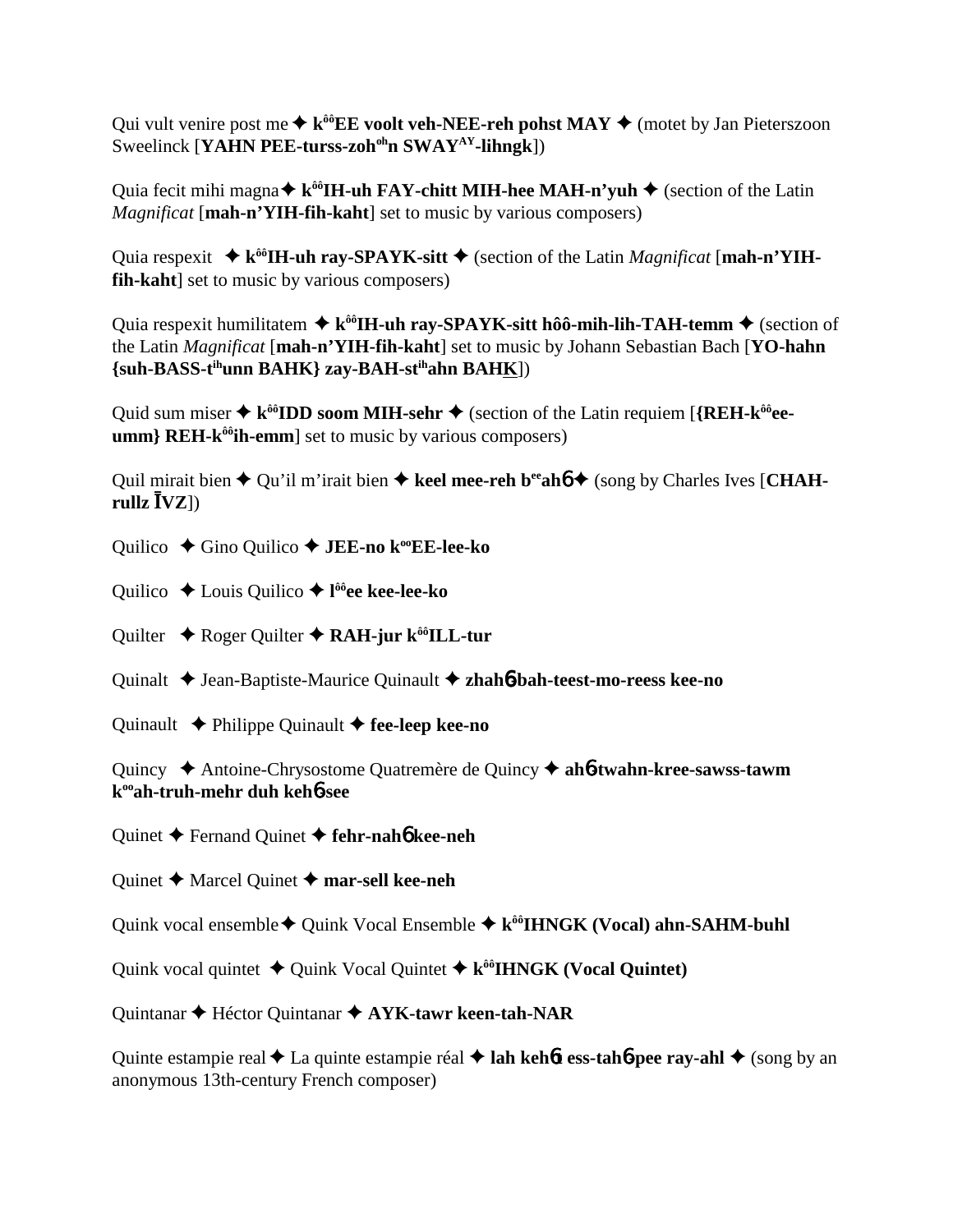Quintette a cordes **↓ keh<sup>6</sup>-tett ah kawrd ◆** (String quintet)

Quinticlave  $\triangle$  k<sup> $\delta \delta$ </sup>**INN-tih-klayv**  $\triangle$  (an alto or bass keyed bugle)

Quintilianus ◆ Aristides Quintilianus ◆ ah-riss-TEE-theess k<sup>ôô</sup>inn-tih-l<sup>ih</sup>AH-nôôss

Quiristers  $\triangle$  **k**<sup> $\delta \delta$ </sup>**HI-rih-sturz**  $\triangle$  ("quirister" is an early form of "chorister")

Quiroga **→** Manuel Quiroga → mah-n<sup>oo</sup>ELL kee-RO-gah

Quis est homo  $\triangle$  k<sup> $\delta\hat{\theta}$ </sup>**ISS ayst HAW-mo**  $\triangle$  (section of the Latin hymn *Stabat Mater* [**STAHbaht MAH-tehr**] set to music by various composers)

Quis est homo qui non fleret  $\triangleq$  k<sup> $\delta\delta$ </sup>**ISS ayst HAW-mo k**<sup> $\delta\delta$ </sup>**ee nohn FLAY-rett**  $\triangleq$  (section of the Latin hymn Stabat Mater [STAH-baht MAH-tehr] set to music by Gioachino Rossini [j<sup>oh</sup>ah-**KEE-no rohss-SEE-nee**])

Quis non posset  $\star$  k<sup>ôô</sup>**ISS nohn POHSS-sayt**  $\star$  (section of the Latin hymn *Stabat Mater* [**STAH-baht MAH-tehr**] set to music by Franz Joseph Haydn [**FRAHNTSS YOHOH-zeff H d'n**])

Quis sicut dominus  $\rightarrow$  Quis sicut Dominus  $\rightarrow$  k<sup> $\delta \delta$ </sup>**ISS SEE-kôôt DAW-mih-nôôss**  $\rightarrow$  (excerpt from *Laudate Pueri* [**lahôô-DAH-tay pooEH-rih**] by Giovanni Baptista Pergolesi [**jo-VAHN-nee bahp-TEE-stah payr-go-LAY-zee**])

Quital tas  $\triangle$  Quita'l Tas  $\triangle$  kee-TAH-ahl TAHSS  $\triangle$  (Bring Out the Tray)  $\triangle$  (Sephardic [suh-**FAR-dick**] song)

Quittard  $\triangle$  Henri Charles Étienne Quittard  $\triangle$  ah**6-ree sharl ay-t<sup>ee</sup>enn keet-tar** 

Quivar Florence Quivar **FLAW-runntss k**ôô**wee-VAR**

Quoi vous maimez de cet aveu si tendre  $\triangle$  Quoi! Vous m'aimez? ... De cet aveu si tendre  $\triangle$ **kôôah! voo meh-may? ... duh seh ah-vö see tah**6**-dr'** (duet from Act I of the opera *La fille du régiment* [**lah feey' dü ray-zhee-mah**6] — *The Daughter of the Regiment*; music by Gaetano Donizetti [**gahay-TAH-no doh-nee-TSAYT-tee**]; libretto by Jules-Henri Vernoy Saint-Georges [**zhül-ah**6**-ree vehr-n'wah seh**6**-zhawrzh**] and Jean-François-Alfred Bayard [**zhah**6**-frah**6**-swahahl-fredd bah-yar**])

Quoniam  $\triangleq$   $k^{\hat{o}\hat{o}}AW-n^{\hat{o}\hat{o}}Am \triangleq$  (section of the Latin mass set to music by various composers)

Quoniam tu solus sanctus  $\triangleq k^{\hat{\theta}\hat{\theta}}AW-n^{\hat{\theta}}umm$  too SO-lôôss SAHNK-tôôss  $\triangleq$  (For Thou only art holy)  $\triangle$  (aria by Johann Georg von Reutter [**YO-hahn GAY-awrk fawn ROYT-tur**])

Quotiescunque manducabitis  $\triangleq k^{\hat{0}\hat{0}}$ aw-tih-ayss-KOON-k $\hat{0}^{\hat{0}}$ eh mahn-doo-KAH-bih-tiss  $\triangleq$